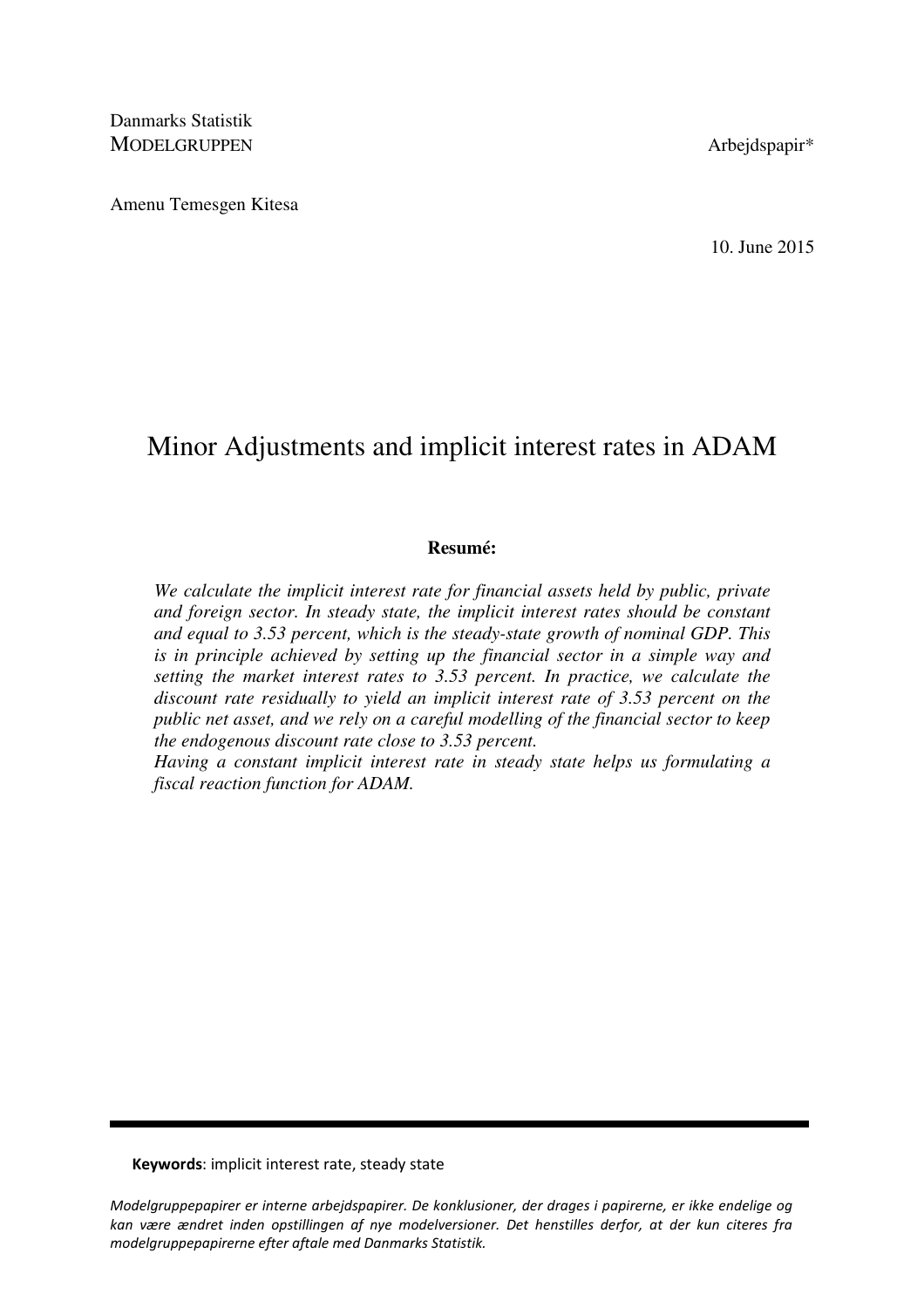#### **1. Introduction**

This paper addresses the size of implicit interest rates for financial assets held by the public, private and foreign sector. The implicit interest rates of financial assets should be constant in steady state and equal to the steady-state 3.53 percent nominal growth rate of GDP, real GDP grows by 1.5 per cent and prizes grow by 2 per cent. In order to address the issue, this paper concentrates on the construction of a baseline. We introduce a few minor changes to the baseline and to the model and elaborate a little on the formulation of the implicit interest rate in order to get 3.53 percent implicit interest rates for all financial assets. Having a relatively clear-cut implicit interest rate of 3.53 percent, helps us formulate a fiscal reaction function that keeps the public debt ratio constant in steady state.

## **2. On the Baseline**

As a starting point, this paper is based on okt14 model and lang100 databank. To achieve the 3.53 percent implicit interest rate for financial assets, we have introduced some changes to the okt14 model that has led us to make a new databank amto100. The new bank includes changes in adjustment terms, modifications to interest income relations and to the equations for transactions in shares and in other assets in public sector.

## **3. Net Interest Income**

In line with previous work by Dessie and Dan 'Formulating a Fiscal Reaction function for ADAM', the public interest revenue equations are set up in a special way (see page 1 and 2). The equations include public interest income from bonds and other assets  $(Tii\_z\_os)$ , public interest expenditure on domestic government krone bonds  $\left( Tiid \_ os \_ z \right)$ , public interest expenditure on foreign loans  $\left( Tlie \_ os \_ z \right)$ and total mortgage interest expenditure of financial sector  $\left(Tiim\_cf\,\_\,x\right)$  .

However, there are further minor changes to the formulations of net interest income in public sector, private sector and foreign sector. One change is introducing the lagged net stock of other assets,  $q$ , instead of its contemporaneous value in the net interest income equations of public, private and foreign sector. This formulation makes it easier to bring the implicit interest rates on financial assets close to 3.53 percent. The net interest income of municipalities,  $\lim_{h \to 0} k$ , for example, is re-specified from the following equations

$$
Tiin\_ok = iwmm*(Wnq\_ok(-1)+Wnq\_ok)/2 + biwb*(Wnb\_ok(-1)-Wlm\_ok\_cf(-1)) + dttiin\_ok)
$$

in to

Tiin\_ok = iwmm\*Wnq\_ok(-1) +biwb\*(Wnb\_ok(-1)-Wlm\_ok\_cf(-1)) + dttiin\_ok -------(1)

Similar changes are made for the net interest incomes  $\lim_{\rho} \phi$ ,  $\lim_{\rho} \phi$ ,  $\lim_{\rho} \phi$  and  $\lim_{\rho} \phi$ . At a later stage we may try  $(Wq/(1 + iwmm) + Wq(-1))/2$  instead of  $Wq(-1)$ . Because  $Wq(-1)$  is stock at period start while  $Wq$  is stock at period end, and it seems better to involve the latter and determine the interest income of the period as  $ivmm \cdot (Wq/(1+ivmm) + Wq(-1))/2$  rather than  $ivmm \cdot Wq(-1)$ .

# **4. Adjustment Terms**

The adjustment terms for private consumption (cpuxh), desired private consumption (Cpuxhw), house price (phk), stock of dwellings (fKbh) are set to be constant in the baseline. In addition, the adjustment term for yields on shares and equity in non-financial corporations (tiu z cr) is set to zero. These changes to the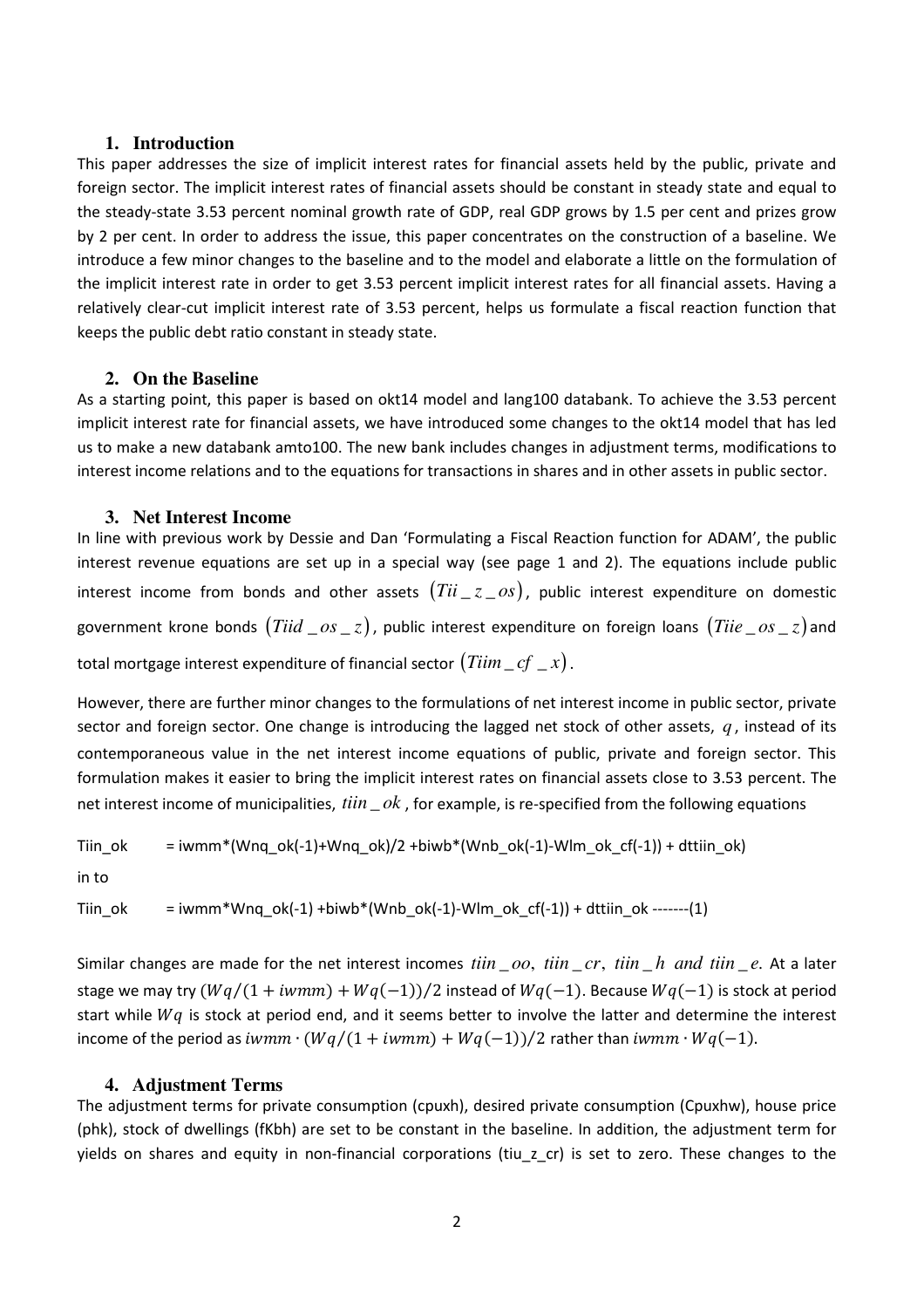adjustment terms bring the implicit interest rates of financial assets closer to 3.53 percent and the net public debt relative to GDP (wn  $o/y$ ) closer to a constant level over the steady state.

# **5. Dividend yield for Municipality domestic and foreign share holdings**

Municipalities hold Danish and foreign shares and we suggest using the standard formulation for dividend yield on domestic and foreign shares of municipalities

Tiu\_z\_ok = iuwsd\*Ws\_d\_ok(-1) + iuwse\*Ws\_e\_ok(-1) ----------------------------------------------------------- (2)

This allows for normal dividend yield on domestic and foreign share holdings in the municipality sector. At the same time, it ensures that net revenue from interest and dividend (tin\_ok) is equal to 3.53 percent of the municipality net debt (wn\_ok) in steady state. There may be a problem with Danish shares in municipalities, Ws d ok, if the dividend to municipalities is not a standard function of the stock value. We might have to keep municipality shares separate from other Danish shares, maybe exclude these shares from government net assets and put the related dividend in the primary surplus.

## **6. Discount rate as residual to fix implicit rate on public net asset**

The discount rate is determined as in the previous paper by Dessie and Dan except for a minor modification. This modification introduces a dummy in the discount rate relation to avoid large deviations of the discount rate from 3.53 percent at the beginning of the simulation. In the beginning of the simulation, the damenu dummy keeps the discount rate exogenous. In the longer run, the damenu dummy is zero, which makes the discount rate residually defined. However, the discount rate remains close to 3.53 percent because all implicit interest rates are close to 3.53 percent in the long run.

iwdi = damenu\*iwdamt+ (1-damenu)\* ((iwdamt \* wn\_o(-1) - ((Tin\_o - Tirn\_o) - iwdi \* (wnq\_os(-1) + wnq\_os/(1+iwdi)) / 2)) / ((wnq\_os(-1) + wnq\_os/(1+iwdi)) / 2)) ------------------------------------ (3)

Another change is that the net public interest income is defined more simply as (Tin o-Tirn o) i.e. only correcting for Tirn o. This implies that the public primary surplus is defined as public budget (tfn o) minus net public wealth income (Tin\_o) adjusted for wealth income from land and rights (Tirn\_o). The wealth income from land and rights (Tirn o) is reflected in the wealth income for non-financial corporations.

Primary surplus = (tfn\_o) - (Tin\_o - Tirn\_o) --------------------------------------------------------------------------------- (4)

# **7. Capital transfer to make public net asset/GDP ratio horizontal**

The capital transfer from public to foreign sector is defined in the working paper of Dessie and Dan. Here we adopt the same setup in the baseline construction. The capital transfer from the public to the foreign sector Tk  $o$  e is used to stabilize the public debt/GDP ratio in the baseline. The capital transfer is determined by:

*Tk o e tssyd Y* \_ \_ \* = -------------------------------------------------------------------------------------------------- (5)

*Y* is GDP, and *tssyd* is a factor that makes the capital transfer proportional to GDP. The factor is endogenously modeled by: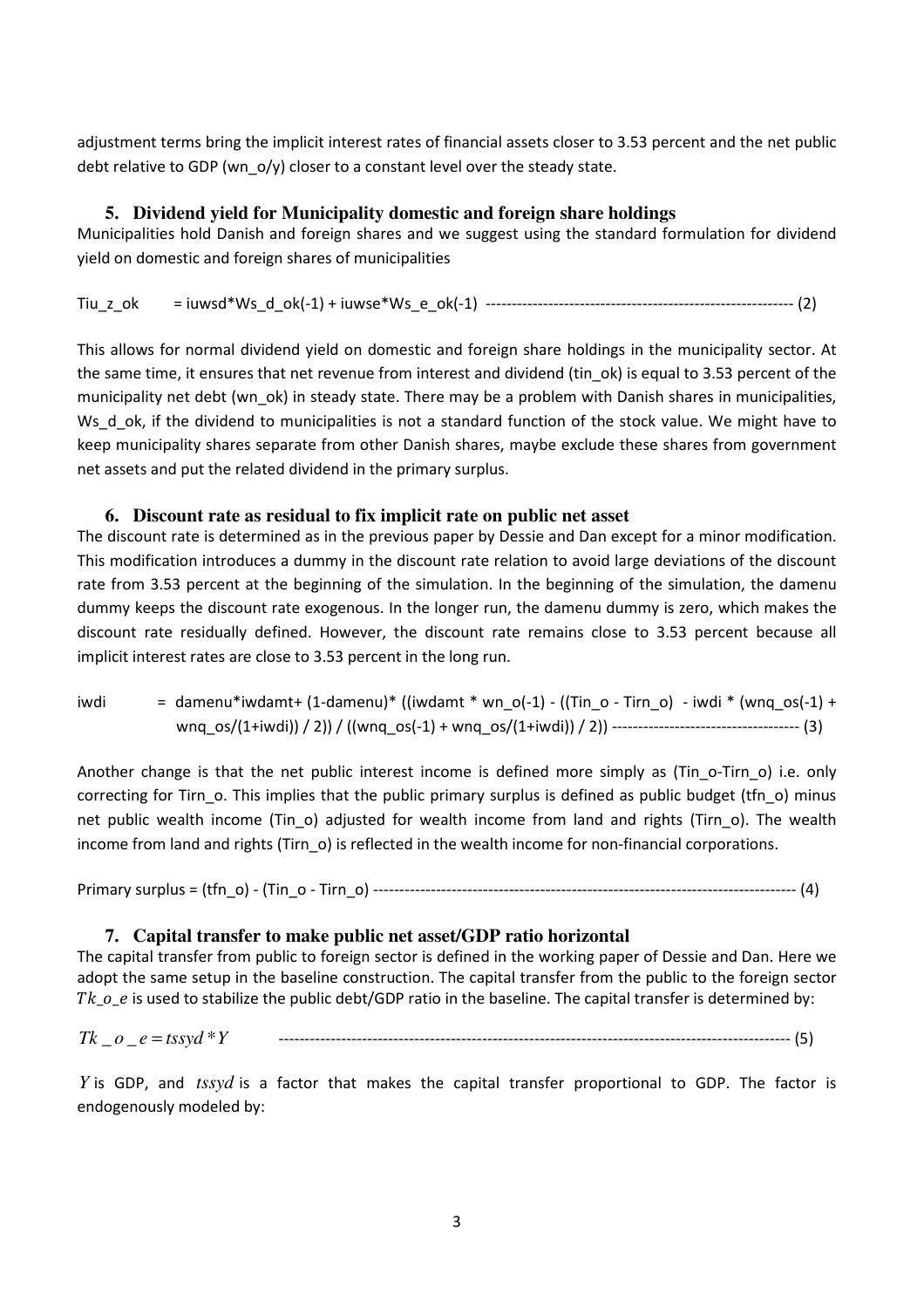$$
tssyd = tssyd(-1) - 0.5 * \left(ctssyd(-1) - \frac{Tfn - o(-1) - tin - o^*(-1) + tyd(-1)}{y(-1)}\right) - \cdots
$$
 (6)

*ctssyd* is the desired value of the factor, *tyd* is expenditure on unemployment benefits. Thus, the fraction nominator is the primary surplus before outlays to unemployment benefits. This surplus is less cyclical than the normal primary surplus. In the baseline construction, the desired tssyd value *ctssyd* is set to 0.008825, which is close to steady state unemployment benefits as GDP share. This produces a constant public debt ratio. The implied corrected net public interest income is  $\it{tin}\_\o''$  =  $\it{Tim}\_\o$  -  $\it{Tim}\_\o$ . The desired value of the corresponding corrected primary surplus  $Tfn \_ o - tin \_ o^{*}$  is zero, when  $\mathit{crssyd}$  indicates steady-state unemployment benefits as a GDP share. Equations (5) and (6) indicate that if, at time *t* −1, the primary surplus before unemployment benefits  $Tfn \_ o - tin \_ o^* + tyd$  over GDP is larger than  $\mathit{crssyd}$  , then  $\mathit{tssyd}$ will increase at time *t* and public capital outlays will be higher. Thus, the two auxiliary equations can help us create a steady-state primary surplus of zero in the baseline. Equation (6) is exogenized when we make ADAM experiments on the baseline.

## **8. Transactions in shares and other assets**

The net transactions in other assets,  $q$ , and shares, s, by central government and municipalities are redefined to ensure that the market value of other assets and shares in the public sector grows by 3.53 percent. To achieve this, the following changes are introduced to the baseline model.

First, the net transaction of other assets,  $\text{tfnq}\_\text{OS}$ , owned by central government is defined by:

Tfnq\_os = 0.0353\*(wnq\_oo(-1) + wnq\_ok(-1) + wnq\_os(-1)) - tfnq\_oo - tfnq\_ok -------------------------- (7)

This implies that the general government's total net transactions in other asset Tfnq\_os + tfnq\_oo + tfnq\_ok is 3.53 percent of total other net assets in the public sector. This will secure a steady state for the q assets in the total public sector.

Second, the transaction into domestic shares by the central government is formulated similarly as

$$
Tfs_x \text{os} = 0.0353*(ws_x \text{oo}(-1) + ws_d \text{ok}(-1) + ws_x \text{os}(-1)) - Tfs_x \text{oo} - Tfs_d \text{ok} \dots
$$

Third, the transaction in foreign shares by municipalities, Tfs e ok, is re-modelled so that the acquisition of foreign shares grows by 3.53 percent of foreign share holdings in municipalities. The two other public sectors do not possess foreign shares. The change is from

Tfs\_e\_ok =  $(1-bwnb)$  ok)\*bwse\_ok\*Tfnf\_ok

to

$$
Tfs\_e\_ok = 0.0353*(ws\_e\_ok(-1))
$$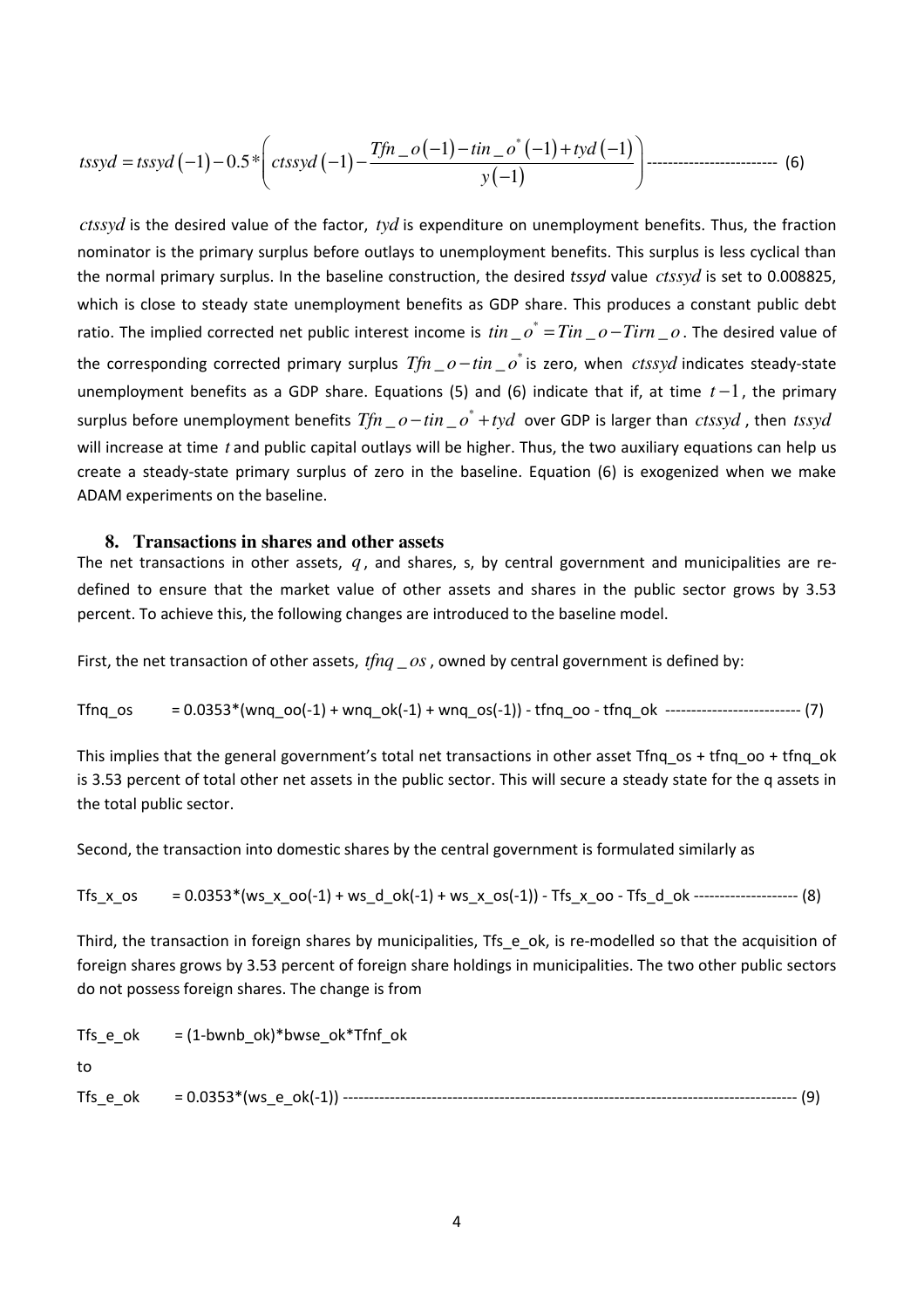The purchase of domestic shares by municipality sector, Tfs d ok, is defined residually in the sense that the remaining net amount of the sector goes to the acquisition of domestic shares after the purchase of bonds and foreign shares. The re-specification of net transaction of domestic shares is from

| Tfs d ok | $=$ (1-bwnb ok)*(1-bwse ok)*Tfnf ok |
|----------|-------------------------------------|
| in to    |                                     |
| Tfs d ok | (10)                                |

We retain the ADAM equations on determining the bond transactions and holdings, and we do that while noting that the central government in ADAM issues bonds to secure the marginal financing of the total government sector. Consequently, if total government net asset, wn\_o, is constant relative to GDP in steady state, the total government net holding of instruments relative to GDP will be constant in steady state as well (c.f. figure 2). With the above adjustments to the baseline and the model, it is possible to achieve a constant public net asset ratio  $wn\_o/y$ , e.g. by choosing an appropriate income tax rate, without imposing a constant net asset ratio in public sub sectors: Funds,  $wn\_oo/y$ , municipalities,  $wn\_ok/y$  and central government  $wr_0s/y$ . This is illustrated in figure 1, and it implies a zero primary surplus in the total public sector at steady state given  $r = g$ .







As shown in the figure 2, the total public net asset of bonds, domestic shares, foreign shares and other assets all grow at 3.53 percent in steady state, so that the split on financial instruments goes in steady state.

#### **9. Inspecting 33 implicit interest rates**

The model's determination of implicit interest rates is presented in table 1 and 2 at the end of the paper. The modifications to the okt14 model mentioned above gives us implicit interest rates very close to 3.53 percent in public, private and foreign sector except for interest income in municipalities (tiin\_ok) where the implicit interest rate is 3.65 at steady state and thus somewhat higher than the nominal GDP growth. Other deviations from 3.53 percent comprise the implicit interest rate on total net assets of financial corporations (tin\_cf), on interest bearing assets (i.e. excluding shares) of financial corporations (tiin\_cf) and on total foreign sector net asset (tin e) that are equal to 3.50 percent in steady state.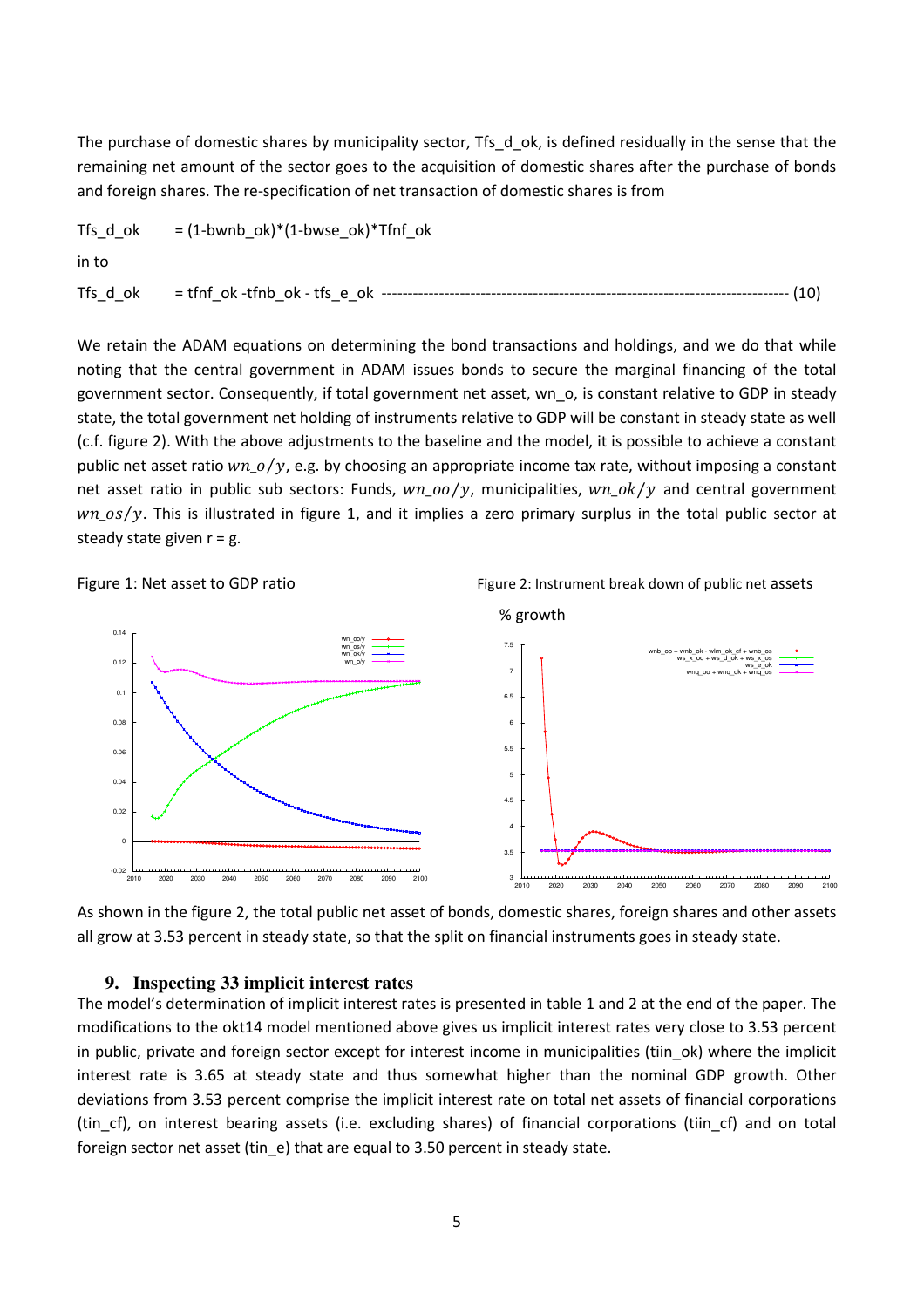

Figure 3: Implicit interest rate concerning interest incomes and dividends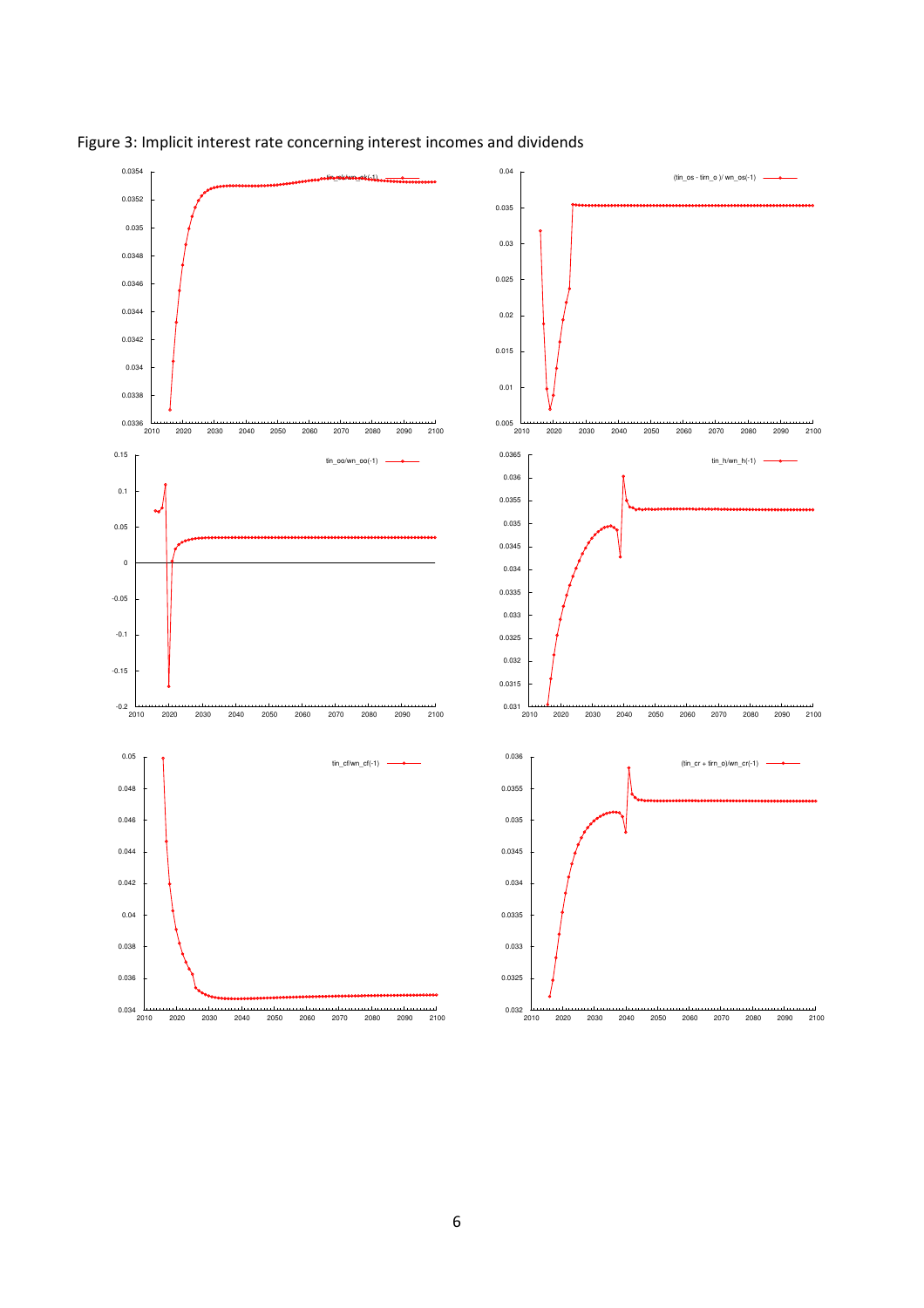

The net interest incomes of all sectors, (tiin\_oo+tiin\_ok+tiin\_os+tiin\_h+tiin\_cf+tiin\_cr+tiin\_e) sum to zero, because interest incomes balance interest outlays. Similarly, the net incomes of interest and dividend, (tin  $o$ +tin  $h$ +tin  $cf$ +tin  $cr$ +tin  $e$ ) are equal to zero. The sum of net lending (tfn  $cr$  + tfn  $cf$  + tfn  $o$  + tfn  $h$  + tfn\_e) in all five sectors also sum to zero. While the total stock of net assets (wn\_oo+wn\_ok+wn\_os+wn\_h+wn\_cf+wn\_cr+wn\_e) equal wg\_e\_cf, which is the gold stock.

The following section presents the size of all implicit interest rates in table 1 and 2. Numbers in square brackets in text match numbers in box in the tables1 and 2.

Public funds: The interest rate and dividend incomes in public funds have a 3.53 percent implicit interest rates. The dividend yield (tiu z oo) which is based on the share holdings has an implicit interest rate of 3.53 percent [number 2]. Similarly, the interest income from bond holdings and claims of other assets by the Funds yields 3.53 percent implicit interest rate [number 1]. And the implicit interest rate on net revenue from interest and dividends from on the total net asset of Funds is 3.53 percent [number 3].

Municipalities: The dividend income (tiu z ok) of municipalities comes from the domestic and foreign share holdings. The implicit interest rate on dividend income is 3.53 percent [number 5]. The mortgage interest income in municipalities is included when determining the implicit interest rate on bonds and other assets (tiin\_ok/(wnq\_ok(-1) + wnb\_ok(-1)-wlm\_ok\_cf(-1))). This implicit interest rate is marginally higher than 3.53 percent [number 4]. However, the total municipality net revenue from interest rate and dividends, (tin\_ok/wn\_ok(-1)), is yielding very close to 3.53 percent over the long run [number 6].

Central Government: The interest payment to abroad (Tiie os z) [number 9] and to domestic lenders (Tiid\_os\_z) [number 10] are based on foreign and domestic government bond holdings. The implicit interest rate is 3.53 percent. In addition, the interest income (Tii z os) of the central government coming from the pension fund's bond portfolio (Wb\_z\_os) and other claims (Wnq\_os) is also 3.53 percent in steady state [number 7]. The dividend income of central government, (Tiu\_z\_os) comes from central government share holdings (Ws\_x\_os) yielding an implicit interest rate of 3.53 percent [number 11]. The net interest income (tiin\_os) of the central government on bonds and other assets yields an implicit interest rate of 3.53 percent [number 8]. The net revenue (tin\_os - tirn\_o) of central government relative its net debt (wn\_os) yields a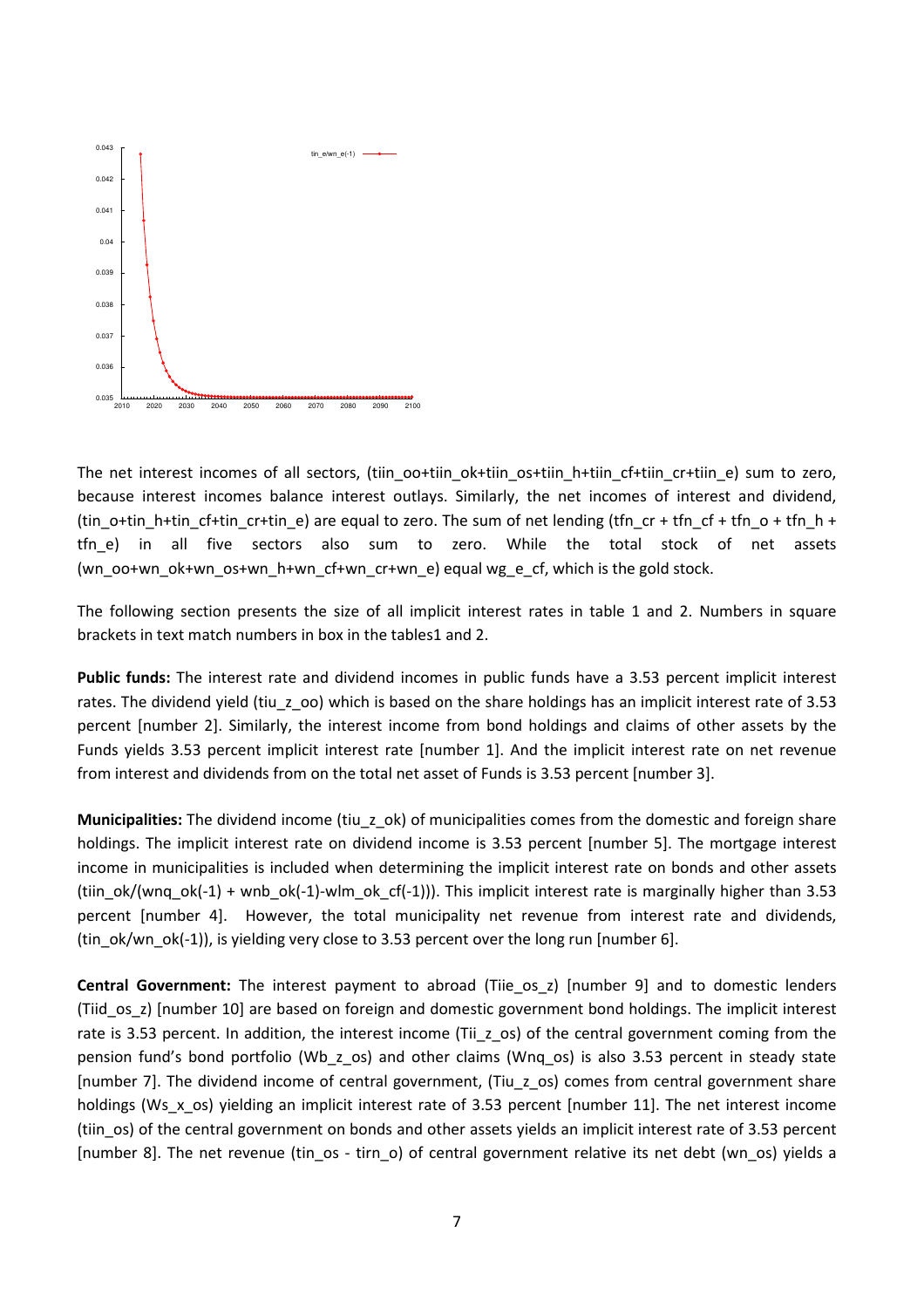3.53 percent implicit interest rate [number 12]. The income from lands and rights (tirn\_o) are included in the revenue of non-financial corporations.

Households: Households generate income from shares in the form of dividend income (Tiu\_z\_h) from pension deposits in life insurance and pension funds in Danish and foreign shares (wsp\_d\_cf and wsp\_e\_cf) in the form of interest income on pension deposit in bonds (wbp\_z\_cf). The implicit interest rate on these interest income and net asset is 3.53 percent [number 15]. Similarly, the net interest revenue (tiin h) on bonds, pensions and other assets yields a 3.53 percent implicit interest rate [number 13]. The net revenue from interest and dividends (tin\_h) has also an implicit interest rate of 3.53 percent [number 17].

Financial Corporations: The dividend expenditure of the financial sector (Tiu cf z) is a payment going to the holders of shares and equities issued by the financial corporations (Ws\_cf\_z). It provides an implicit interest rate of 3.53 percent [number 22]. The dividend income (tiu z cf) of the financial sector is based on the sector's own Danish and foreign share holdings (wsr d cf and wsr e cf) plus pension bank deposits in Danish and foreign shares (wscp\_d\_cf and wscp\_e\_cf) plus the pension deposits of life insurance and pension funds in Danish and foreign shares (wsp\_d\_cf and wsp\_e\_cf). The implicit interest rate on this dividend income is 3.53 percent [number 23]. The financial sector also pays mortgage interest (tiim cf x) on mortgage bonds issued by the cf sector (wbm\_cf\_z), and the implicit interest rate is 3.53 percent [number 20]. The net interest income of financial corporations (tiin\_cf) comes from the net bond holdings owned by the cf sector (wnbr\_cf), from pension funds and life insurance companies' pension deposits in bonds (wbp\_z\_cf) minus pension bank deposits in Danish and foreign shares (wscp\_d\_cf and wscp\_e\_cf) and from the cf sectors' net stock of other claims (wnq\_cf).

Note that we include the pension funds and life insurance companies' pension deposits in bonds in the net asset yielding Tiin cf but we do not include pension deposits in bonds in banks and we actually subtract the banks' pension deposits in shares, i.e. we subtract wscp d cf and wscp e cf. This is done because the interest and dividend incomes from banks' pension deposits go as interest payments to the pension holders, i.e. the households and to a lesser extent foreigners. Thus, the cf sector's Tii-income on bonds in banks' pension deposits is balanced out by Tii outlays to deposit holders, and also the Tiu-income on shares in banks' pension deposits is balanced by Tii outlays to the deposit holders. Consequently, the banks' pension deposits in bonds and shares are balanced by a costumers' deposit on the banks' balance. The cf sector's net asset yielding Tiin\_cf implies an interest rate of 3.5 percent [number 21], which is a little lower than the 3.53 percent required. That can be explained by the relatively high implicit interest rate for Tiin\_ok in municipalities.

The interest income on pension deposits in financial corporations (tip cf z) based on pension reserves (wp\_cf\_x) yields an implicit interest rate of 3.53 percent [number 18 and 19]. The rate of return on pension and life insurance (iuwp) can also be used as an implicit interest rate on pension interest rate and pension funds of financial corporations. The financial corporations' net revenue (tin\_cf) from interest and dividends relative to net worth of financial corporations, (wn cf) excluding the gold (wg e cf) produces an implicit interest rate of 3.5 percent [number 24].

Non-financial corporations: the dividend income of non-financial corporations (Tiu\_z\_cr) which comes from the domestic and foreign shareholding (Ws\_d\_cr and Ws\_e\_cr) yields an implicit interest rate of 3.53 percent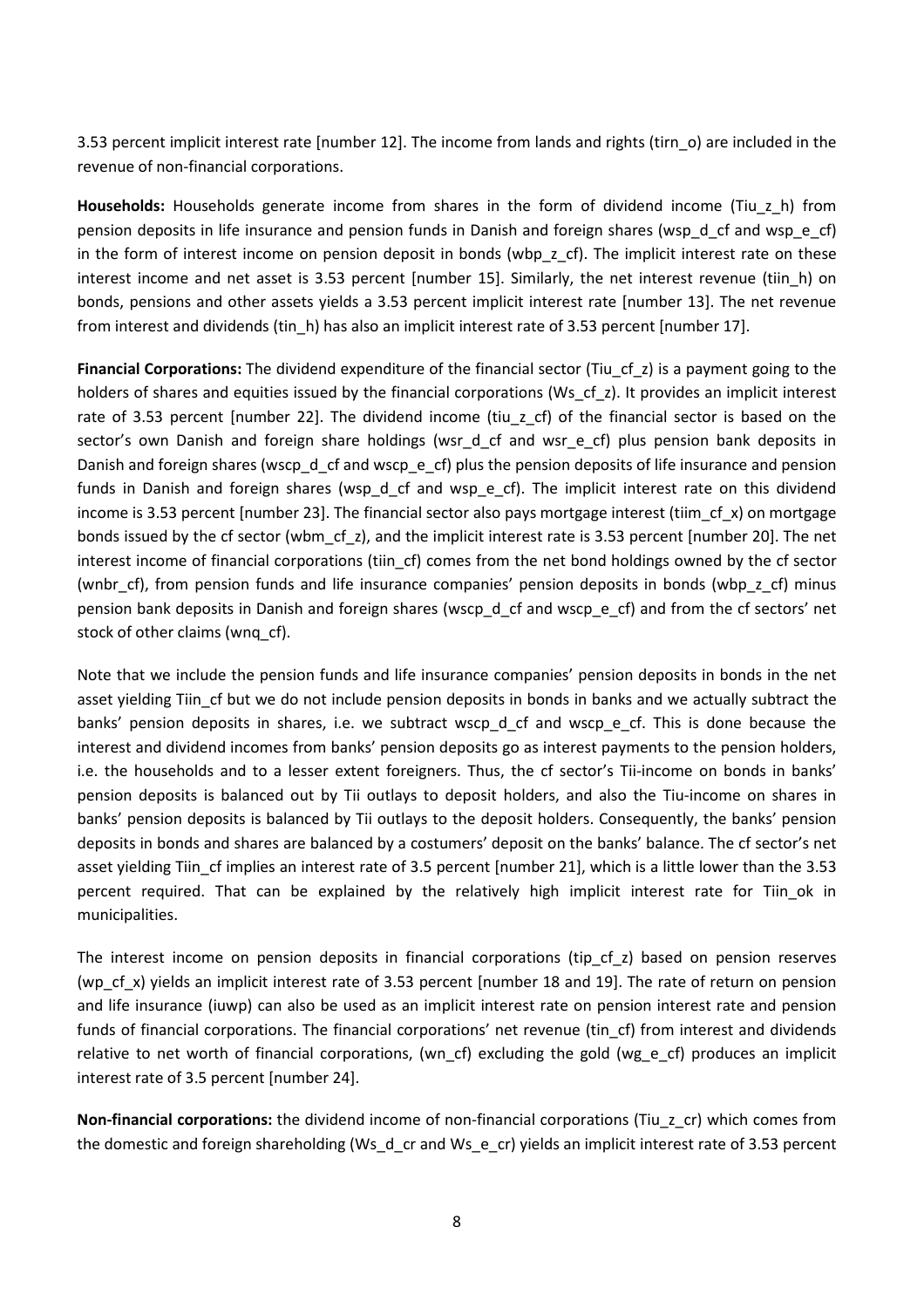[number 26]. Similarly, the dividend outlays of non-financial corporations (Tiu\_cr\_z) on shares and equities issued by non-financial corporations (Ws\_cr\_z) are also set to yield an implicit interest rate of 3.53 percent [number 27]. On top of that, the implicit interest rate of interest income to non-financial corporations (tiin cr) from holdings of bonds and other assets (Wnq cr + Wnb cr - Wlm cr cf) corresponds to the required implicit interest rate of 3.53 percent [number 25]. Net revenue from interest and dividends (tin\_cr) and income from land and rights (tirn\_o) of non-financial corporations relative to the net debt of nonfinancial corporations also yields an implicit interest rate of 3.53 percent [number 28].

Foreign sector: the dividend income (tiu\_z\_e) [number 32] and outlay (Tiu\_e\_z) [number 31] of the foreign sector relative to the foreign holding of Danish shares (Ws\_e\_z) and Danish holdings of foreign shares (ws\_z\_e), respectively, are both yielding an implicit interest rate of 3.53 percent. In addition, the central government interest payment abroad (tiie os z) on foreign debt (wbe os z) also gives a 3.53 percent implicit interest rate [number 30]. The net interest income of foreign sector (tiin\_e) on bond and other assets holdings of foreign sector (Wnq\_e(-1) + Wnb\_e(-1)-Wlm\_e\_cf(-1)+ Wp\_cf\_e(-1)) has a 3.53 percent implicit interest rate [number 29], however, the net revenue from interest and dividends (tin\_e) of the foreign sector is only 3.5 percent of the corresponding net asset [number 33] in the long run. That is 0.03 percent lower than the required implicit interest rate.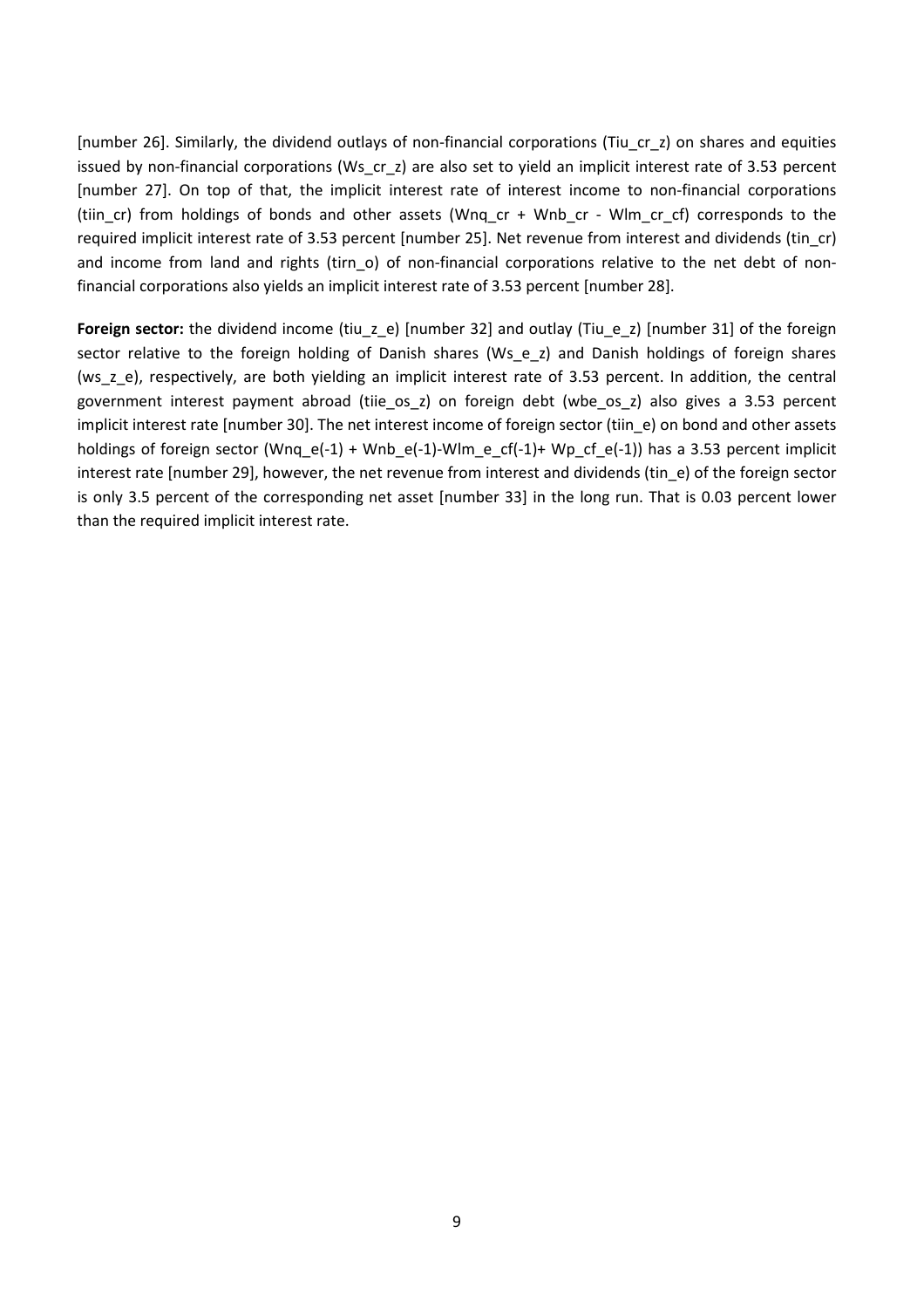# Table 1: Implicit Interest rates

|                       | Interest income on Bonds and other assets                                                                                       | Dividend income on shares                                                                                                                           | Total net revenue on shares<br>and dividends                    |
|-----------------------|---------------------------------------------------------------------------------------------------------------------------------|-----------------------------------------------------------------------------------------------------------------------------------------------------|-----------------------------------------------------------------|
| Funds                 | $\lim_{a \to 0}$<br>$\mathbf{1}$<br>$(wnq \_oo(-1) + wnb \_oo(-1))$                                                             | $\frac{tiu_z_2}{ws_x_2 - \omega(-1)}$<br>$\overline{2}$                                                                                             | $\frac{\sin\_{oo}}{\sin\_{oo}(-1)}$<br>$\overline{\mathbf{3}}$  |
|                       | Interest income on Bonds and other assets                                                                                       | Dividend income on shares                                                                                                                           | Total                                                           |
| Municipality          | $\lim_{\longrightarrow}$<br>$(wnq_{o}k(-1) + wh_{o}k(-1) - whm_{o}k_{c}f(-1))$                                                  | $\frac{tiu_z_ - ok}{(ws_d_ - ok(-1))+ws_e_- - ok(-1))}$<br>5 <sub>1</sub>                                                                           | $\frac{t}{in}$ ok<br>$6\overline{6}$<br>$\overline{wn\_ok(-1)}$ |
|                       | Interest income Foreign and domestic bonds, interest outlays                                                                    | Dividend income on shares                                                                                                                           | Total net revenue on shares<br>and dividends                    |
| Central<br>Government | $tii \_ z \_ os$<br>$\overline{7}$<br>$\sqrt{(wnq\_{os}(-1)+wb\_{z\_{os}(-1)})}$                                                | $\frac{tiu_z \cos \theta}{ws_x \cos \theta}$<br>11                                                                                                  | 12                                                              |
|                       | $\lim_{\sim}$<br>$8 \mid$<br>$\frac{1}{(w n q \cos(-1) + w n b \cos(-1))}$                                                      |                                                                                                                                                     | $\frac{(tin\_\,os - tirn\_\,o)}{wn\_\,os\,(-1)}$                |
|                       | $\frac{tii e\_{os}\ z}{wbe\_{os}\ z(-1)}$ $\boxed{10}$ $\frac{tii d\_{os}\ z}{wbd\_{os}\ z(-1)}$<br>9                           |                                                                                                                                                     |                                                                 |
|                       | Interest income on Bonds, pensions and other assets                                                                             | Dividend income on shares and pension                                                                                                               | Total net revenue on shares<br>and dividends                    |
| Households            | 13<br>$\lim h$<br>$\sqrt{(wnq_h(-1)+wnbr_h(-1)+wbp_z(h(-1))-wlm_h(cf(-1)+wcp_c(f_h(-1)))}$<br>$\frac{tip}{wbp_z z_h(-1)}$<br>14 | 15<br>$\frac{tiu_z = h}{(wsr_d_h(-1) + wsp_d_h(-1) + wsr_e - e_h(-1) + wsp_e - e_h(-1))}$<br>$\frac{tiup-h}{(wsp_d -d-h(-1)+wsp_e -e-h(-1))}$<br>16 | 17<br>$\frac{\sin\,-h}{\sin\,-h(-1)}$                           |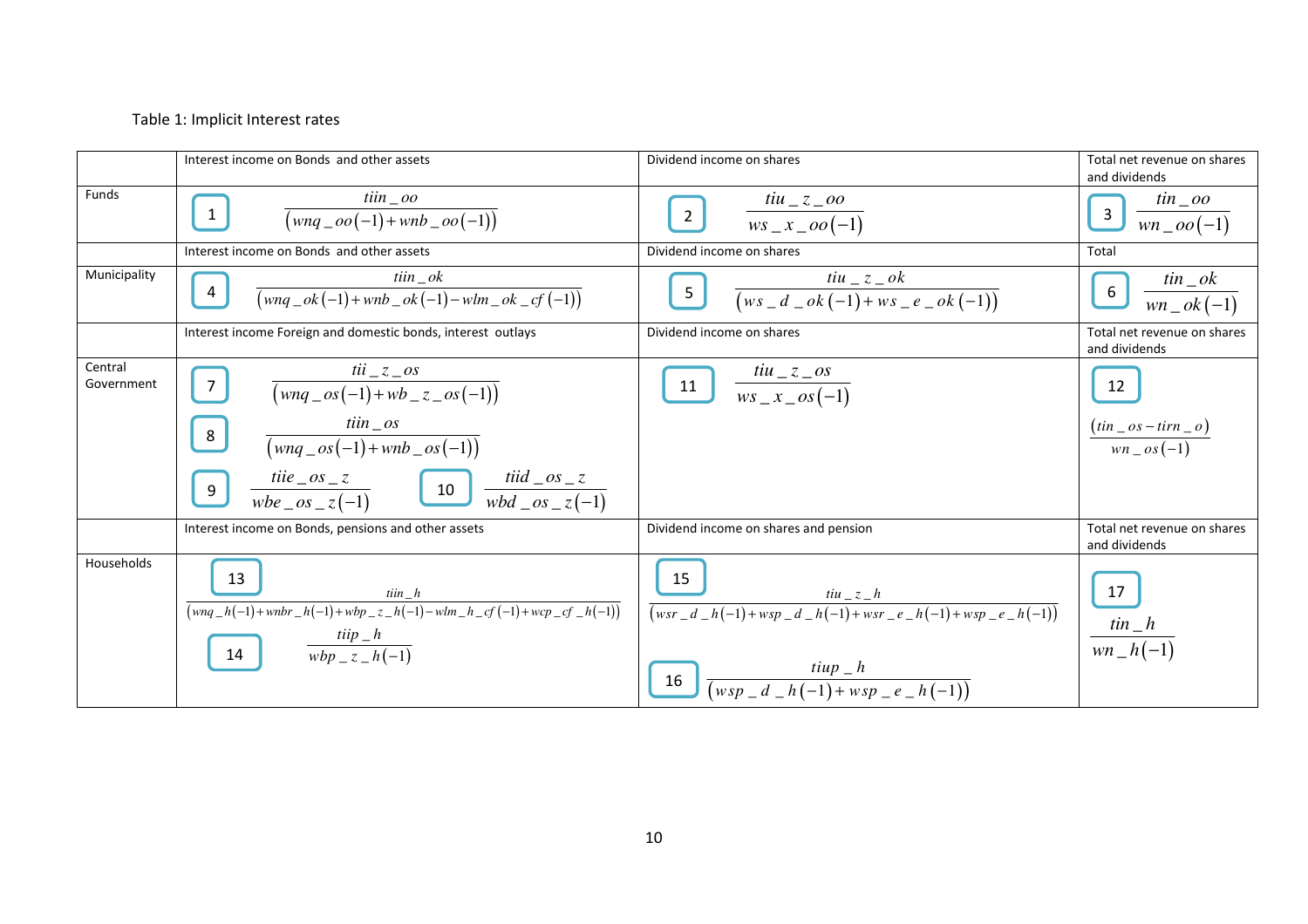

|                                   | Interest outlay on bonds, shares and mortgages, interest income                                                                                                                                                                               | Dividend payment and dividend income on shares                                                                                                                                             | Total net revenue on<br>shares and dividends              |
|-----------------------------------|-----------------------------------------------------------------------------------------------------------------------------------------------------------------------------------------------------------------------------------------------|--------------------------------------------------------------------------------------------------------------------------------------------------------------------------------------------|-----------------------------------------------------------|
| Financial<br>Corporations         | $\int \frac{tip\_cf\_z}{(wsp\_d\_cf(-1)+wsp\_e\_cf(-1)+wbp\_z\_cf(-1))}$<br>18                                                                                                                                                                | $\frac{tiu\_cf\_z}{ws\_cf\_z(-1)}$<br>22                                                                                                                                                   | 24                                                        |
|                                   | 19 $\frac{tip\_cf\_z}{wp\_cf\_x(-1)}$ 20 $\frac{tiim\_cf\_x}{wbm\_cf\_z(-1)}$                                                                                                                                                                 |                                                                                                                                                                                            | $\lim_{\longrightarrow} f$<br>$(wn\_cf(-1)-wg\_e\_cf(1))$ |
|                                   |                                                                                                                                                                                                                                               | 23<br>$\mathit{tiu}_{-}z_{-}cf$<br>$\frac{1}{\left(\text{wsr}\_d\_cf(-1)+\text{wscp}\_d\_cf(-1)+\text{wsr}\_e\_cf(-1)+\text{wscp}\_e\_cf(-1)+\text{wsp}\_d\_cf(-1)+\text{wsp}\_e\_cf(-1)}$ |                                                           |
|                                   | 21<br>$\lim_{\longrightarrow}$<br>$\frac{1}{2}(\text{mbr}\_\text{cf}(-1) - \text{wlm}\_\text{cf}\_\text{cf}(-1) - \text{wscp}\_\text{cf}(-1) - \text{wscp}\_\text{cf}(-1) + \text{wbp}\_\text{cf}\_\text{cf}(-1) + \text{wpq}\_\text{cf}(-1)$ |                                                                                                                                                                                            |                                                           |
|                                   | Interest income on Bonds and other assets                                                                                                                                                                                                     | Dividend payment and dividend income on shares                                                                                                                                             | Total net revenue on<br>shares and dividends              |
| Non-<br>Financial<br>Corporations | 25<br>$tiin\_cr$                                                                                                                                                                                                                              | $tiu_z_z$<br>26<br>$\frac{1}{(ws_d - cr(-1) + ws_e - cr(-1))}$                                                                                                                             | 28                                                        |
|                                   | $\sqrt{(wng_c r(-1) + wnb_c r(-1) - wlm_c r_c r(-1))}$                                                                                                                                                                                        | $\frac{tiu\_{cr}}{ws\_{cr}}\frac{cr}{x\left(-1\right)}$<br>27                                                                                                                              | $(in\_cr+tim\_o)$<br>$wn\_cr(-1)$                         |
|                                   | Net interest income on Bonds, pensions and other assets                                                                                                                                                                                       | Dividend payment and dividend income on shares                                                                                                                                             | Total net revenue on<br>shares and dividends              |
| Foreign<br>sector                 | 29<br>$\lim_{x \to a} e$                                                                                                                                                                                                                      | $tiu$ <sub>-</sub> $e$ <sub>-</sub> $z$<br>31<br>$ws_e_z(-1)$                                                                                                                              | 33                                                        |
|                                   | $(wnq_e(-1) + \wedge nb_e(-1) - \wedge bm_ecf(-1) + \wedge cp_e(-1))$<br>tiie $\cos z$<br>30<br>wbe $\cos z(-1)$                                                                                                                              | $tiu_z = e$<br>$ws_z = e(-1)$<br>32                                                                                                                                                        | $\frac{t in \_\ e}{w n \_\ e (-1)}$                       |